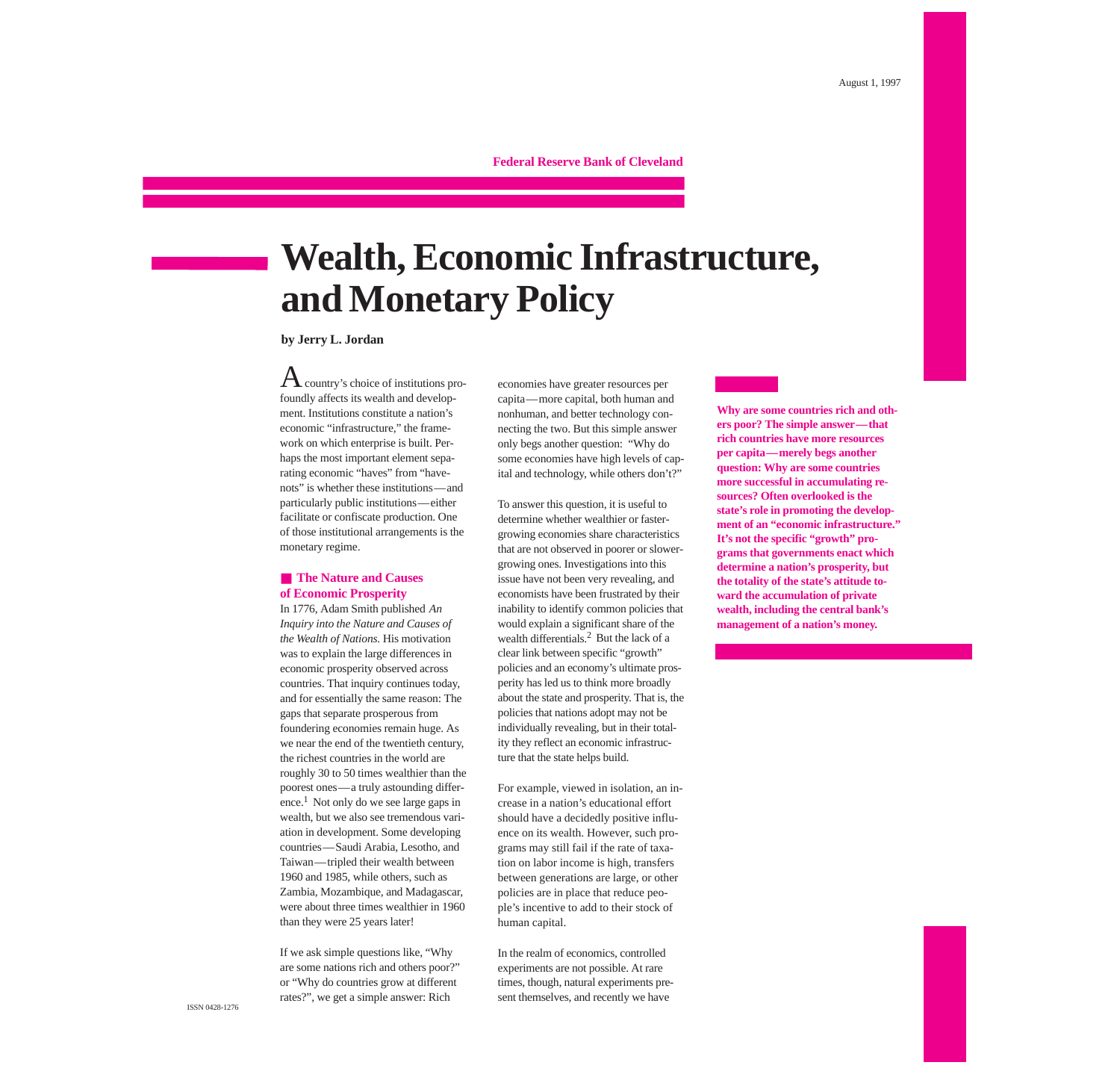had a unique opportunity to study the role of the economic infrastructure in influencing nations' prosperity. In the last seven years, at least 15 newly created market economies have emerged within the former Soviet Empire, in addition to the liberated Eastern European countries. Perhaps not surprisingly, these emerging economies have experienced vastly varying degrees of prosperity. Consider that since 1989, the five worst-performing Soviet spin-offs have seen a decline in measured output about twice that of their five best-performing counterparts. More specifically, the Central European countries appear to have adjusted more easily than many of the Baltic states and Russia, which in turn appear to have adjusted more easily than Kazakstan, Uzbekistan, and the other outlying republics. A reasoned explanation is that the Central European countries have a history as market economies and have maintained a legacy of the business practices that are common in the West. This implies that the economic infrastructure of these nations is more fully developed than in the remote republics.<sup>3</sup>

A similar, and perhaps equally dramatic, revolution may be under way globally the new "technology revolution." The world is replacing the capital of old technologies, creating a new economic infrastructure. As that infrastructure develops, measured output and productivity will understate true wealth gains. Moreover, such changes may create a prosperity gap between countries that easily adopt the new technology and those that are either heavily invested in the old technology or have little ability to gain from it.<sup>4</sup> Note, however, that in some economies or in some industries, the barriers to adopting new technology can be formidable. These barriers include regulatory restrictions, the wealthredistributive efforts of others, or even sabotage[.5](#page-3-0)

Nations which adopt an economic infrastructure that favors production over diversion will be more prosperous than ones that don't. In the case of the blossoming Eastern European economies, the nations which build the infrastructure that enables markets to flourish—the assignment of property rights, a system for enforcing contracts and adjudicating disputes, and the effective management of market failures—will be the ones that

prosper. So, too, nations that are quickest to adopt the emerging new technologies in the workplace will show the greatest wealth gains.

# ■ **The Public Infrastructure of Nations**

An economy's infrastructure, broadly speaking, is the climate created by the institutions that serve as conduits of commerce. Some of these institutions are private; others are public. In either case, their roles can be conversionary helping to transform resources into outputs—or diversionary—transferring resources to non-producers. However, most private institutions are sustained by the value they add—either they produce or they fail. The same cannot be said of public institutions, which are sustained by the power of the state.

Given the seemingly inherent danger of public institutions, perhaps the natural first question to ask is, "Why aren't all institutions private?" At a most basic level, there can be only two rationalizations for the state's participation in an economy. The first is as a social equalizer, redistributing a nation's resources under the presumption that some particular social need takes precedence over private desires. The second justification for government intervention is the assertion that markets may fail to produce an efficient outcome.

The rationale underlying government's role in the economic infrastructure is crucial to the prosperity of its citizenry. In the case of equity issues, the role of the state is unambiguous. Society makes a choice to accept a lower level of wealth in exchange for some presumably higher social objective.

It is as a promoter of market efficiency that the role of the state raises the most complex questions. Even if the objective is to overcome a particular market failure, once the state has been introduced into the economic system, its influence can have wide-ranging and unanticipated consequences. And these institutions, which are not bound to obey market forces, exert influence long after their usefulness has passed.

But market failures do occur, though probably not as often as activist policymakers presume. Perhaps the most

important failure involves so-called public goods, where providing the good for anyone makes it possible, without additional cost, to provide it for everyone. A legal system and national defense are such goods, as is, I argue, a stable currency. Cumulatively, these state activities are part of the economic infrastructure called "the protection of property rights." This means, more or less, that individuals can expect to receive the product of their labor. Although people could privately undertake actions to prevent the diversion of their output (from burglary, for example), it is widely accepted that a social institution (such as a police force) is a less costly mechanism to do so. Let us be clear, however. In order to pay for the police, or courts, or jails, resources must also be diverted to government from private persons in the form of taxes.

Indeed, once introduced into the economic infrastructure, the state cannot help but tax the productive capacity of the system. Sometimes these taxes are direct and provide the sustenance for the government enterprise. But, direct taxes are probably only a small part of the overall cost to the economy. Also important are the costs on private agents who now invest resources to minimize their tax burdens, either through tax avoidance schemes or through attempts to influence the taxing authority.

This is the paradox of any state enterprise. While the state may be the most effective instrument in minimizing the resource diversions of private agents (for example, by protecting property rights and enforcing contracts), it simultaneously introduces the potential for the debilitating diversion of resources for its own account. It is here, I think, where the differences among nations are grossly understated.

A common distinction among governments is whether they are so-called capitalist or socialist, and in very broad terms they define the diversionary appetites of some government entities. Certainly a government committed to allowing private ownership of capital is, all other things equal, more committed to putting in place an economic infrastructure that favors creation over diversion. But this is only part of the story. Laws, threat of expropriation, government repudiation of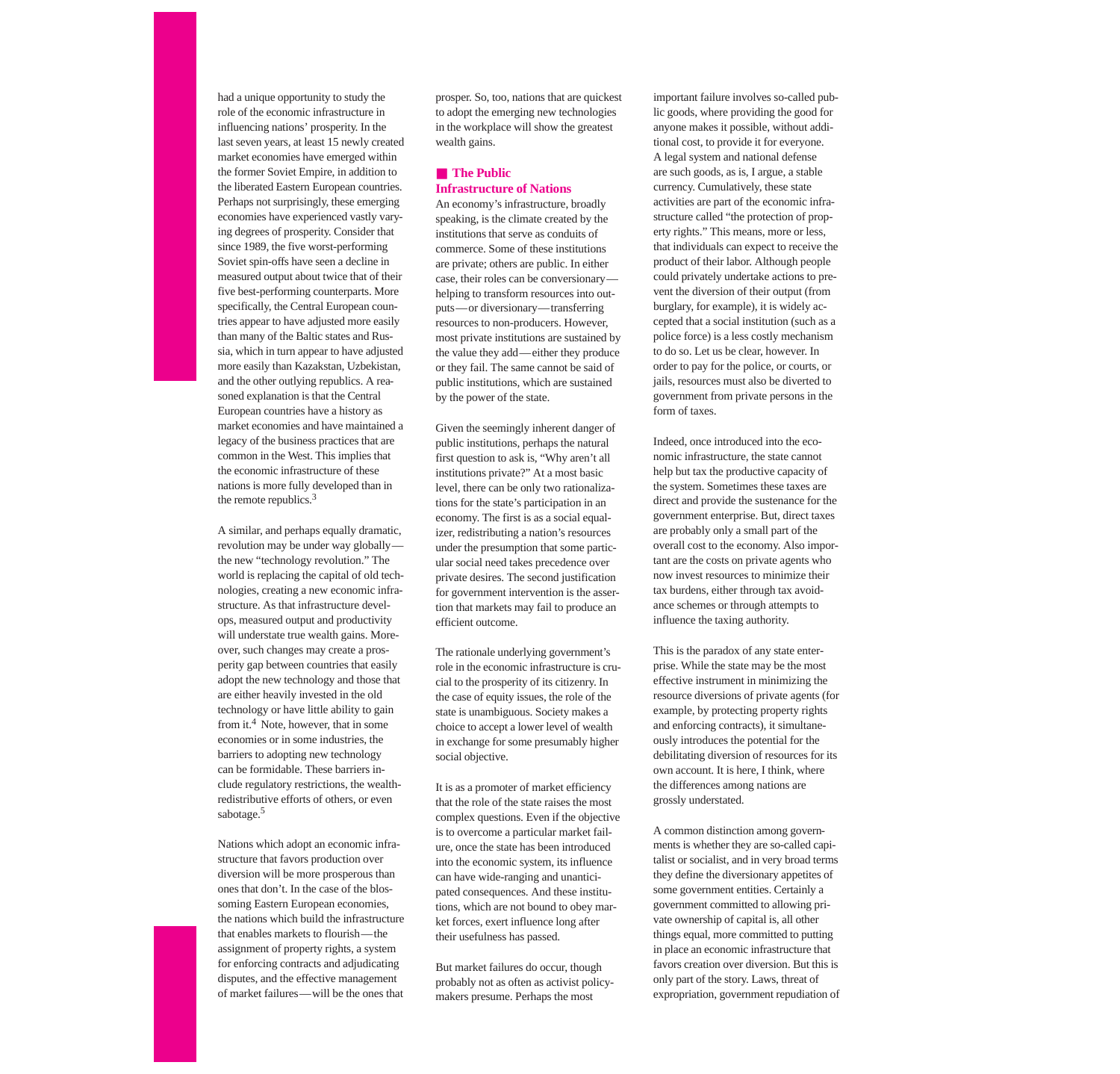contracts—all of the things that cumulatively sum to the protection of property rights—are important.

In a recent study of the productivity of nations, capitalist or mixed-capitalist countries were found to have the most effective governments with respect to anti-diversionary commitment. But Hungary and Czechoslovakia, two noncapitalist countries during the study, provided "approximately the same level of anti-diversion policies as Taiwan, Italy, and Hong Kong." On the other hand, Sierra Leone and Malawi, two capitalist nations, offer little protection against diversionary activity. Similarly, many nations loosely labeled as capitalist or mixed-capitalist have borders that are relatively closed to foreign trade. It is important to consider the totality of government attitude toward diversion to appreciate that government's role in either fostering or inhibiting national productivity.

Jordan enjoys nearly twice the economic prosperity of Egypt, at least in terms of per capita income levels. According to some recent estimates, government participation in the economic infrastructure has been a prime determinant in that differential[.6](#page-3-0) Jordan's anti-diversionary policies are stronger, it is more open to trade, and its economic organization is less statist. These are the "common set" of characteristics that make an economic infrastructure successful. According to some, these characteristics are substantial enough to explain most, if not all, of the differences in prosperity that separate nations today, and I suspect they are the same set of characteristics that separated the wealth of nations in the time of Adam Smith.

## ■ **Monetary Policy and the Economic Infrastructure**

Applying this perspective to those of us who call ourselves monetary policymakers, we ask, "What is the role of a monetary authority in a free society?" Indeed, "Why is the government in the money business at all?"

The lesson here is that the relatively stable purchasing power of the U.S. dollar and a general confidence in its ability to hold its value over time has allowed the dollar to become, for a time, a preferred alternative to any commoditybased substitute.

Fiat money economizes on scarce resources in at least two ways. First, using a printing press is vastly more cost effective than scouring the landscape for a rare material. Second, in a fiat monetary system, all traders in the economy have nearly the same advantage in judging the quality of a paper's "moneyness." And here is the public good in money—its acceptance in transaction. Money is like language: It is part of the infrastructure that allows productive people to trade, and the more people who use the language, the more efficient is the communication process. And once created, its use is not diminished by the use of others. Indeed, its use by others only strengthens its value in the economic infrastructure.

Some economists challenge the view that fiat monetary standards are more efficient than commodity money standards with the following analogy: "A similar argument could be made for bicycle locks and chains. If metal locks could be replaced with symbolic paper locks, resources would be released that could be used productively elsewhere. As long as thieves honor paper locks as they would metal locks, your bike would be perfectly secure."<sup>7</sup> This brings us directly to the question faced by modern monetary authorities: Can the state be trusted to provide a relatively costless monetary system without succumbing to the seigniorage incentive that redirects resources from the private sector to the government sector? Or, stated alternatively, is commodity money—which can be costly to produce and subject to the uncertainties of nature—ultimately more secure than the goodwill of the state? Only the passage of time will offer an answer.

The monetary authority, like any state institution, faces a clear conflict. As a component of the economic infrastructure, it has the opportunity to provide an efficient payments mechanism that would otherwise not be provided by private enterprise, and thereby also has the opportunity to help the conversion of resources into their productive ends.

But, central banks also introduce the ability to divert the flow of resources to the state, or to those favored by the state and, in so doing, represent a threat to the national infrastructure. I believe it was the wisdom of Congress to recognize this conflict when it established an independent central bank more than 80 years ago.

But even as an independent, statesponsored enterprise, the Federal Reserve still has a diversionary face. To begin with, we, like any public institution, are subject to political pressure, although perhaps less so than more direct forms of government enterprise. Moreover, many economists, including in the Federal Reserve System, continue to hold the view that markets are inherently unstable, and some degree of "management" should be provided by the monetary authority. These are the economic activist philosophies of the post-Depression era, where money is used to direct resources toward the manipulation of national joblessness. Despite whatever good intentions motivate such policies, this too is a clear form of diversion—it presumes that the monetary authority is in a better position to judge the appropriate level and distribution of national production than is the marketplace.

I believe that the failed attempts at finetuning economic performance during the late 1960s and 1970s are a clear warning of the damaging diversionary power of the central bank, and it is a policy that we must never repeat. In the end, such efforts broke down the efficient transmission of economic information through the monetary standard, which in turn reduced national investment, discouraged productivity growth, and diminished our position in the marketplace of international trade.

#### ■ **Conclusion**

It's easy to see that many of the development disasters of the post–World War II era have been orchestrated by brutes whose economic agendas have been dictated by military force, and whose political tenure has often been short-lived and bloody. But we needn't go to such extremes to find examples where the state commandeers resources. We can point to the extent to which government controls or manufactures goods, creates barriers to trade, or impedes the adoption of new technologies; the tax regimes imposed by the fiscal authority; and, of course, the choices made by the monetary authority.